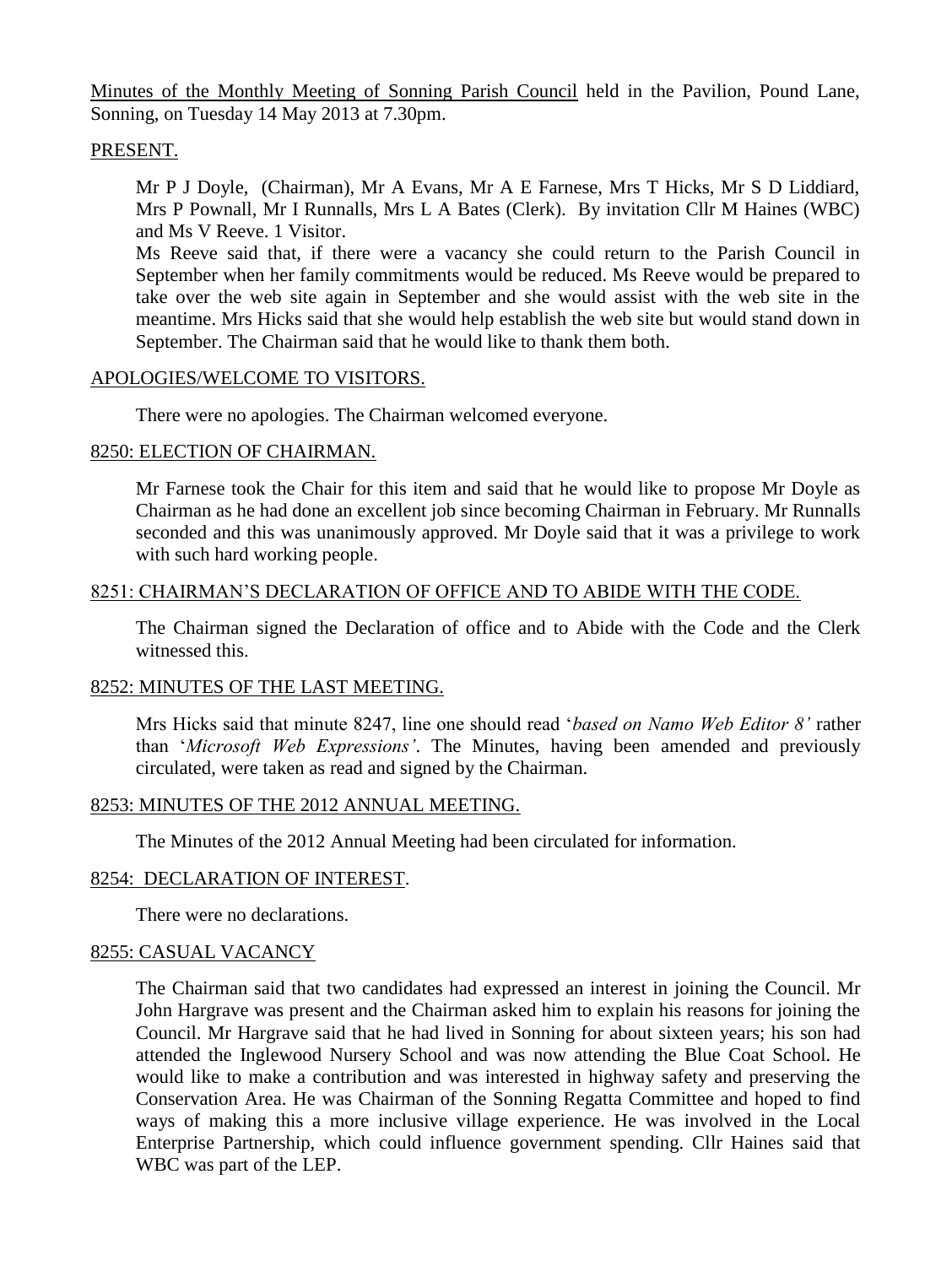# 8255: CASUAL VACANCY (Cont'd)

WBC was part of the LEP. The Chairman asked if Councillors were prepared to support Mr Hargrave joining the Council at the June meeting and this was unanimously agreed.

# 8256: COUNCILLORS PORTFOLIOS.

|                                      | <b>PLANNING</b>                                                            |        | Mr Doyle (Chair),<br>Mr Farnese, Mrs Hicks, Mr Liddiard,<br>Mrs Pownall, Mr Runnalls,<br><b>Clerk Named substitute:</b> |  |
|--------------------------------------|----------------------------------------------------------------------------|--------|-------------------------------------------------------------------------------------------------------------------------|--|
|                                      | <b>HIGHWAYS</b>                                                            | Clerk  | Vacant (Chair), Mr Runnalls,                                                                                            |  |
|                                      |                                                                            |        | Mr Bell, Mr B Hulley, (co-opted)                                                                                        |  |
|                                      | <b>FINANCE</b><br><b>Regular Financial Control</b>                         |        | Chairman, Clerk.<br>Mr Williams (co-opted).                                                                             |  |
|                                      | Budget & Precept.                                                          |        | Chairman, Clerk. Requests submitted by<br>Councillors with spending responsibilities.                                   |  |
|                                      | <b>RFO</b>                                                                 | Clerk. |                                                                                                                         |  |
|                                      | TECHNICAL SERVICES W.G. (AMENITIES<br>inc PUBLIC TRANSPORT & SPRING CLEAN) |        | Mr Farnese (Chair), Mr Doyle.                                                                                           |  |
|                                      | RECREATION & ENVIRONMENT INC.<br><b>CHILDREN'S PLAYGROUND</b>              |        | Mrs Pownall (Chair), Mr Farnese,<br>Mr Liddiard. Mr Pascall (co-opted) Clerk                                            |  |
|                                      | <b>POLICE &amp; SECURITY</b>                                               |        | Mr Evans (Chair),                                                                                                       |  |
|                                      | <b>WEB SITE</b>                                                            |        | Mrs Hicks (Chair), Clerk.                                                                                               |  |
| 8257: APPOINTMENT TO OUTSIDE BODIES. |                                                                            |        |                                                                                                                         |  |
|                                      | ALMSHOUSE TRUST.                                                           |        | Mr P Parker (from Feb. '09)                                                                                             |  |
|                                      | SONNING & DISTRICT WELFARE TRUST                                           |        | Mrs J Baldwin (Ongoing)                                                                                                 |  |
|                                      | SONNING EDUCATIONAL FOUNDATION                                             |        | Mrs J Baldwin (Ongoing)                                                                                                 |  |
|                                      | PEARSON HALL MANAGEMENT COMMITTEE                                          |        | $M/s$ Robinson (ongoing)                                                                                                |  |
|                                      | SONNING TWINNING ASSOCIATION                                               |        | Chairman (ex officio)                                                                                                   |  |
|                                      | <b>SLTC</b>                                                                |        | Vacant                                                                                                                  |  |
|                                      | <b>TWYFORD AGE CONCERN</b>                                                 |        | Mr McCulloch (Ongoing)                                                                                                  |  |
|                                      | FIRE BRIGADE TRUST.                                                        |        | Chairman (ex-officio)                                                                                                   |  |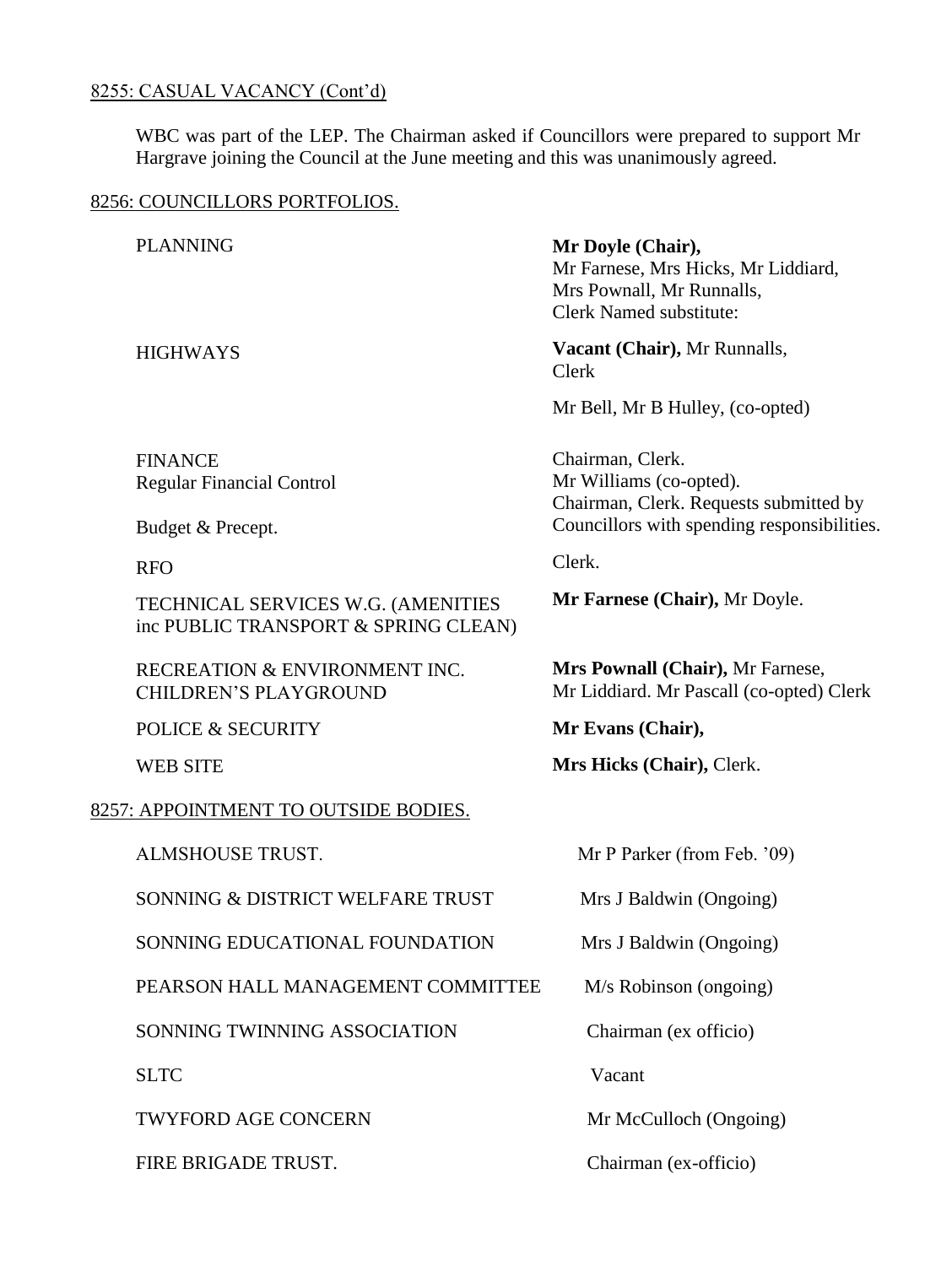### 8258: DEFIBRILLATOR.

The Chairman invited Ms Reeve to explain about the proposal for a defibrillator. Ms Reeve said that there was a need for defibrillators across the UK; it was proven that they saved lives with over 140,000 sudden cardiac arrests each year. The potential for saving life was dependant upon time, the faster medical help could be attained, the better the chance of survival. The proposal was to install a cabinet,  $50x33x16$  cm, to hold one in the telephone kiosk outside the Pearson Hall. The Community Heartbeat Trust would supply the 'Cardiac Science G3' defibrillator, which would come with a guarantee and awareness sessions (training). The cost would be £1900 plus £25 delivery, which would include the defibrillator, cabinet, pads a jacket and other essential items. The electricity for defibrillator was supplied via a battery, which could be charged from the electricity supply in the telephone box. BT had an agreement with Community Heartbeat Trust to supply the electricity free of charge for the first seven years, which was the expected lifetime of the defibrillator. Ms Reeve and Mr Evans were trained and one person would act as a caretaker to inspect the defibrillator on a weekly basis and to file a report, which would provide up to date information to the ambulance service as to whether the defibrillator was in working condition. They could then inform the person dialling 999 where the closest working defibrillator could be found. The ambulance service would provide a code to open the box to access the defibrillator and talk the person through the process, anyone could use the defibrillator regardless of training Mrs Hicks asked what the statistics for use were and Ms Reeve said that she could obtain these and she understood that Sonning School were considering having one at the school. Ms Reeve said there was a long order time and an electrician would be needed to connect up. The Chairman thanked Ms Reeve and said that the Parish Council should make an application for funding to the Fire Brigade Trust and Ms Reeve or Mr Farnese could do a presentation for them. Mr Evans said that the idea could be explained at the Annual Parish Meeting.

#### 8259: CORRESPONDENCE.

Scarecrow Committee. The Clerk had written asking the Scarecrow Committee to reconsider their request for the donation towards the Bridge lighting to be returned and they had responded positively. They would donate £1500 for the safety audit but requested that the remaining money should be returned if the project failed to go ahead.

PCC Request. The PCC had written asking that the Council reconsidered reducing, from £600 to £200, the annual donation to the Churchyard maintenance for 2013/14. The Clerk would write to say that the donations for 2014/15 would be reviewed in November and SPC would look at the figures again at that time.

Invitation to the Berkshire Blind AGM. The Chairman had been invited, and would attend, the AGM at 2.00pm on 30 September at Wellington College.

#### 8260: PLANNING.

Planning List. The Chairman said the decision on the Granary was still outstanding. The applications for 15 West Drive and 2 Sonning Meadows had been approved. The August Field application had been listed. Cllr Haines said that the applicant was being slow to respond to WBC questions. Although approval had not been granted work had begun on the 'Cottage' at the RBCS and the wall had been rebuilt. The Planning Committee had objected to proposals at 55 Pound Lane and also objected to the new proposals for the Fire Station. Cllr Haines said that he had nearly been involved in an accident outside the plot. The application might go to the June WBC planning meeting. Mrs Hicks asked if the WBC Planning Chairman would accept the listing and it was agreed that the application should be treated as a new application. Mrs Pownall asked about the land locked at the rear of the plot. The Chairman asked Cllr Haines how WBC could ensure that the land to the rear, which had been removed from the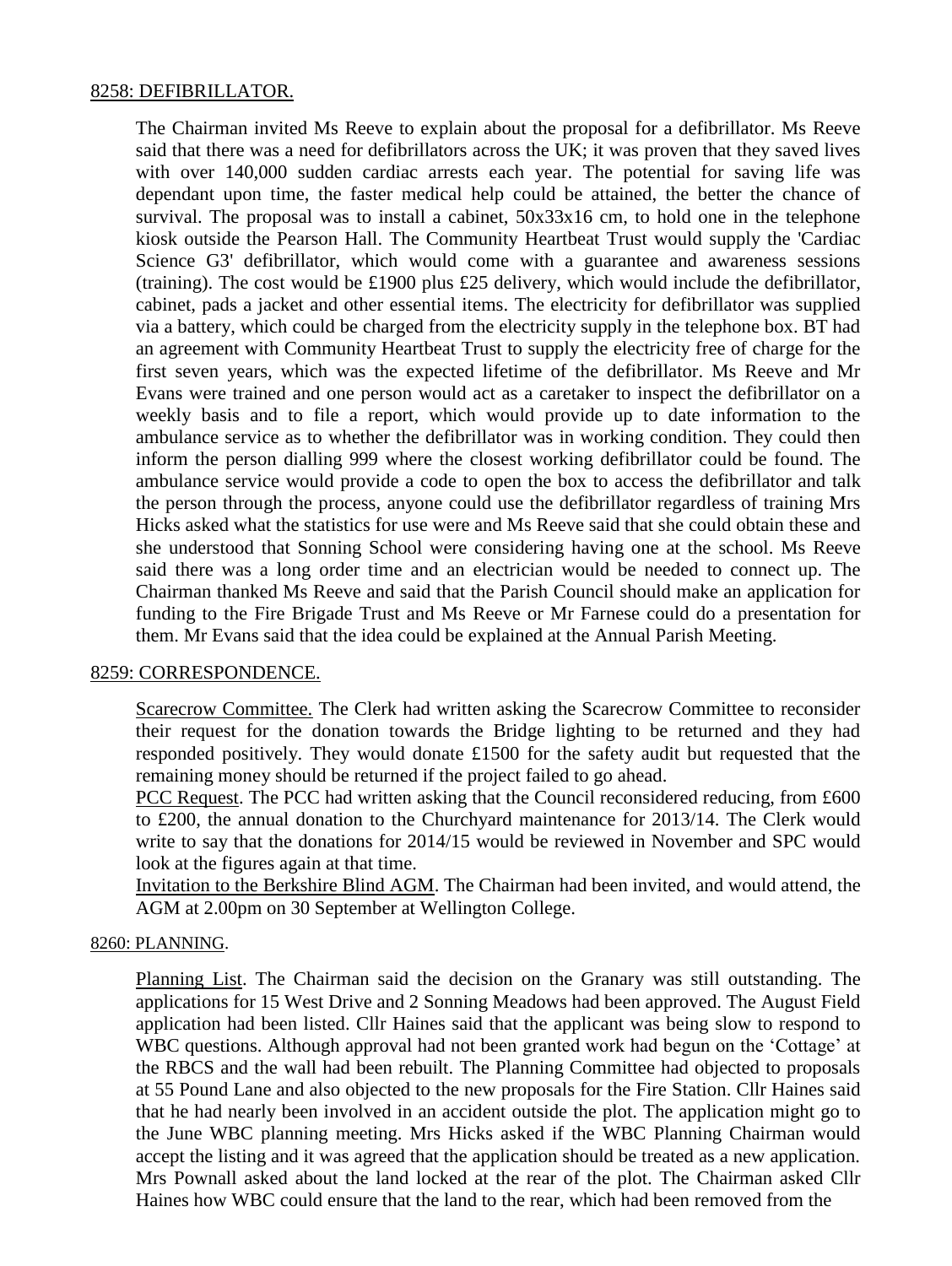application to avoid paying the S106 contribution, could not be sold. Cllr Haines said that he didn't understand the legality but WBC were aware of the situation. The Chairman said that there was an application to extend the time limit to begin work on the Physiotherapy unit at Hole Park Sport Ground and this would be discussed at the next planning meeting on 22 May along with the new application at 19 Old Bath Road. There was also a retrospective application at 30 West Drive, the work had already been completed and the house was in the process of being sold.

Cllr Haines said that WBC had written to 250 residents regarding complaints about the new Duffield Road Bridge. Planning permission had not been required as Network Rail had a right to carry out the work to raise the low bridge as part of the electrification of the line. It looked very ugly but could not be painted as the steelwork had been treated which would prevent painting. WBC had visited the new site to the rear of Greendown as the heavy lorries removing tonnes of soil from the site had broken up the pavement making it dangerous for pedestrians. The owner would pay for the repairs once the work had been completed. Mrs Hicks suggested that steel sheets could have been lain over the path to prevent damage and the Chairman agreed to speak to the owner. Cllr Haines said the owner was going to appeal against the WBC decision to refuse permission for the additional buildings at the Sheeplands Garden Centre. They had been given permission for lots of buildings but had built a lot more and WBC had given them 18 months to appeal, this had been postponed twice. There was a lot of strong feeling and supporters had bombarded Councillors. 150 people were employed there and it was a well-used facility but it was in the green belt. WBC was handling it well and was waiting for the appeal decision.

The following applications were ongoing: 1 Sonning Gate (F/2012/1398) 32 West Drive (F/2012/1435): The Granary (F/2012/2440; Readingensians (F/2012/2425; 31 Pound Lane (F/2013/0117; 15 West Drive (F/2013/0135); August Field (F/2013/0140), Holme Park Sonning Lane (F/2013/0330); Holme Park Sonning Lane (CA/2013/0790); Holme Park Sonning Lane (F/2013/0474); 55 Pound Lane (F/2013/0533); Former Fire Station (F/2013/0149).

The following applications had been approved: There were none.

The following applications had been refused. There were none.

The following new applications had been received. Holme Park Sports ground (EXT/2013/ 0796) Application to extend implementation date of appeal planning consent F/2009/1239 for a further 3 years. (Proposed change of use from D2 (Assembly and Leisure) to D1 (Non Residential Institution); Land facing Duffield Road (**F/2013/0634).** New fencing at Duffield Road (north and south sides); 19 Old Bath Road (**F/2013/0714).** Demolition of existing dwelling house and erection of replacement dwelling with integral garage; Glebelands Thames Street (**F/2013/0825).** Erection of rear extension to garage for use as garden store; 2 Sonning Meadows (**NMT/2013/0780).** Application for a non-material amendment to planning consent F/2013/0137 to allow alternative configuration to folding sliding door and patio/french doors to lounge located on the east elevation.

# 8261: CONSERVATION AREA ASSESSMENT.

The Chairman said that Mr Hart had asked for an update, which the Chairman had provided. It had been agreed to hold a meeting before the end of June. The Chairman had spoken to the Conservation Officer, Giles Stephens, who had agreed that there should be supporting documents including an ecology report. It was important that the Society understood the limitations on widening footpaths. Mr Siney would put a piece together on bricks/walls/etc. A case would also be made to extend the Conservation Area to include the eco house and the wild flower meadow on Sonning Farm. Mr Liddiard said that 70% of the Parish was outside the Conservation Area and more weight was needed to protect these areas. Mrs Hicks said the name of the assessment would need to be changed to avoid confusion. The Chairman said there was additional work to do.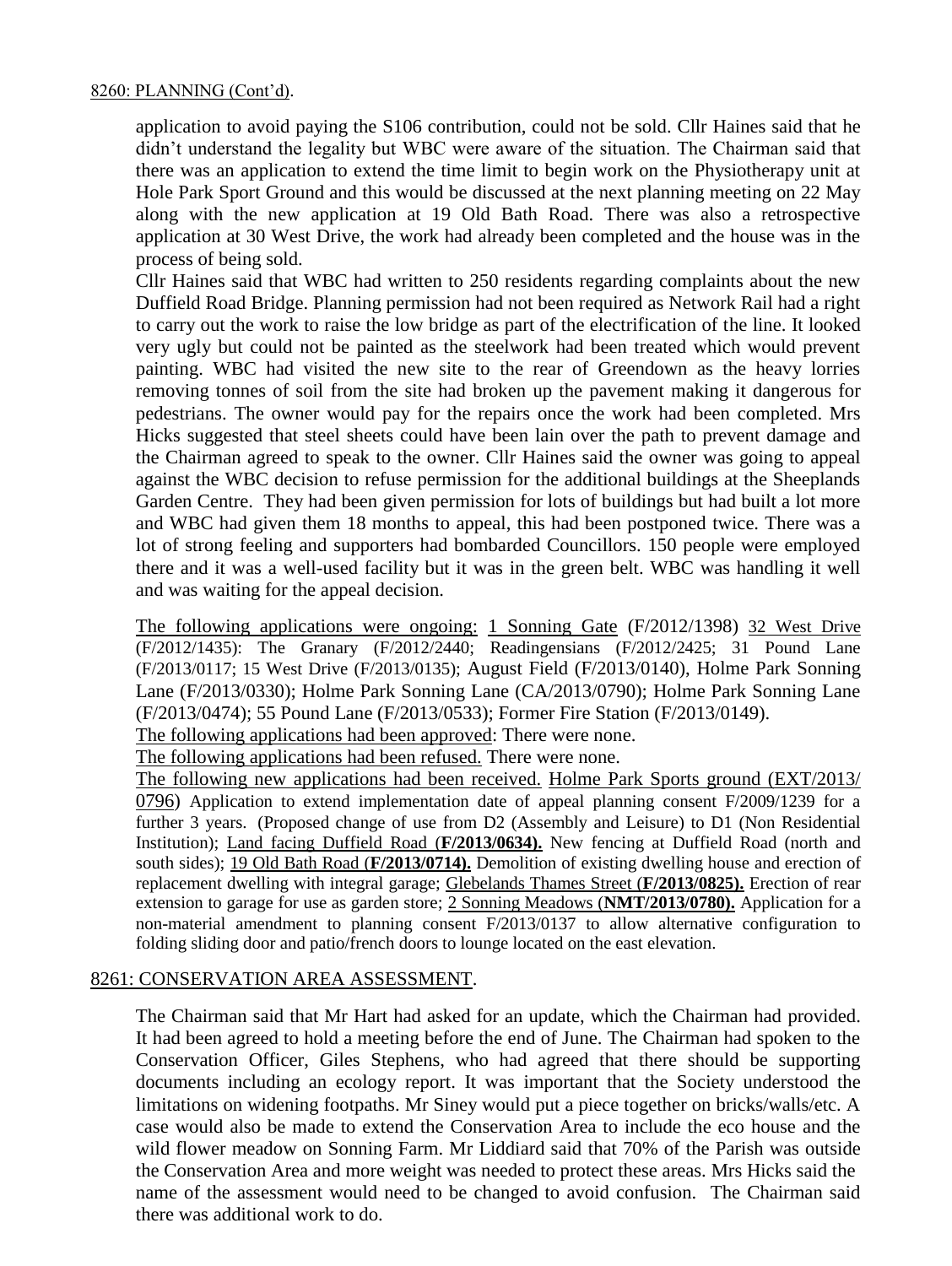# 8262: QUESTIONS FOR BOROUGH COUNCILLOR.

Mr Farnese asked about the state of the roads. Cllr Haines said that nationally they were in poor condition; WBC did fill potholes according to priority but the bad weather had made matters worse. Cllr Haines agreed to chase the repairs to Liguge Way.

## 8263: PARISHIONERS QUESTIONS

There were no questions.

# 8264: PROPOSALS FOR QUEENS JUBILEE CELEBRATIONS.

The Chairman said that he had asked Graham Dawson at WBC if there were any changes SPC needed to be aware of. Both Graham Barnwell and Matt Davey had said there were not. Mr Farnese asked if SPC would pay and the Chairman said that Mr Dawson had said that everything had been approved and it would be good to move forward. The lighting specification had been improved. It was agreed to put this on the June agenda for discussion. Mr Liddiard asked if Mr Hargrave had any suggestions for possible donations. Mr Hargrave suggested Microsoft, Oracle, Thames Water and the Rugby Club. Mrs Hicks said that concern had been expressed about SPC paying for the work. Mr Liddiard said that the Bridge was an important link between Sonning and Sonning Eye. Cllr Haines said that the accident record was low, although he agreed they were not all reported. The Chairman said that Peter Brett had a great deal of experience working on all large as well as small projects. Mr Liddiard said if Sonning was to be returned to pedestrians it had to start somewhere.

# 8265: FINANCE.

- a) Report. The finance report was circulated and noted.
- b) Payment of Accounts. Mr Runnalls proposed making the following payments, Mr Farnese seconded and these were unanimously approved.

#### April

| Mrs L A Bates – Refund Minute Binder   | 62.57   |
|----------------------------------------|---------|
| Inland Revenue Tax & NIC               | 322.89  |
| Southern Electric $-$ St. Light M'tnce | 839.53  |
| Mr K Trimmings                         | 145.83  |
| P J Lush                               | 1755.60 |
| BALC – Annual Subs                     | 335.98  |
| Mrs M Pownall – Pavilion Keys          | 16.50   |
| Thames Water – Allotment Water         | 77.30   |
| Sonning Landscapes – Mow Wharf         | 26.00   |
|                                        | 3582.20 |

- c) 2012/13 Annual Accounts. Mrs Pownall proposed accepting the Annual Accounts, the Chairman seconded and these were unanimously approved.
- d) Appointment of Internal Auditor. Mr Gilson was prepared to carry out the internal audit for £45 as in previous years. The Chairman proposed appointing Mr Gilson, Mrs Hicks seconded and this was unanimously approved.
- e) Annual Parish Meeting Refreshments. Mr Liddiard proposed spending up to £75 on refreshments for the Annual Parish Meeting, Mr Farnese seconded and this was unanimously approved. Mr Farnese kindly agreed to purchase the refreshments.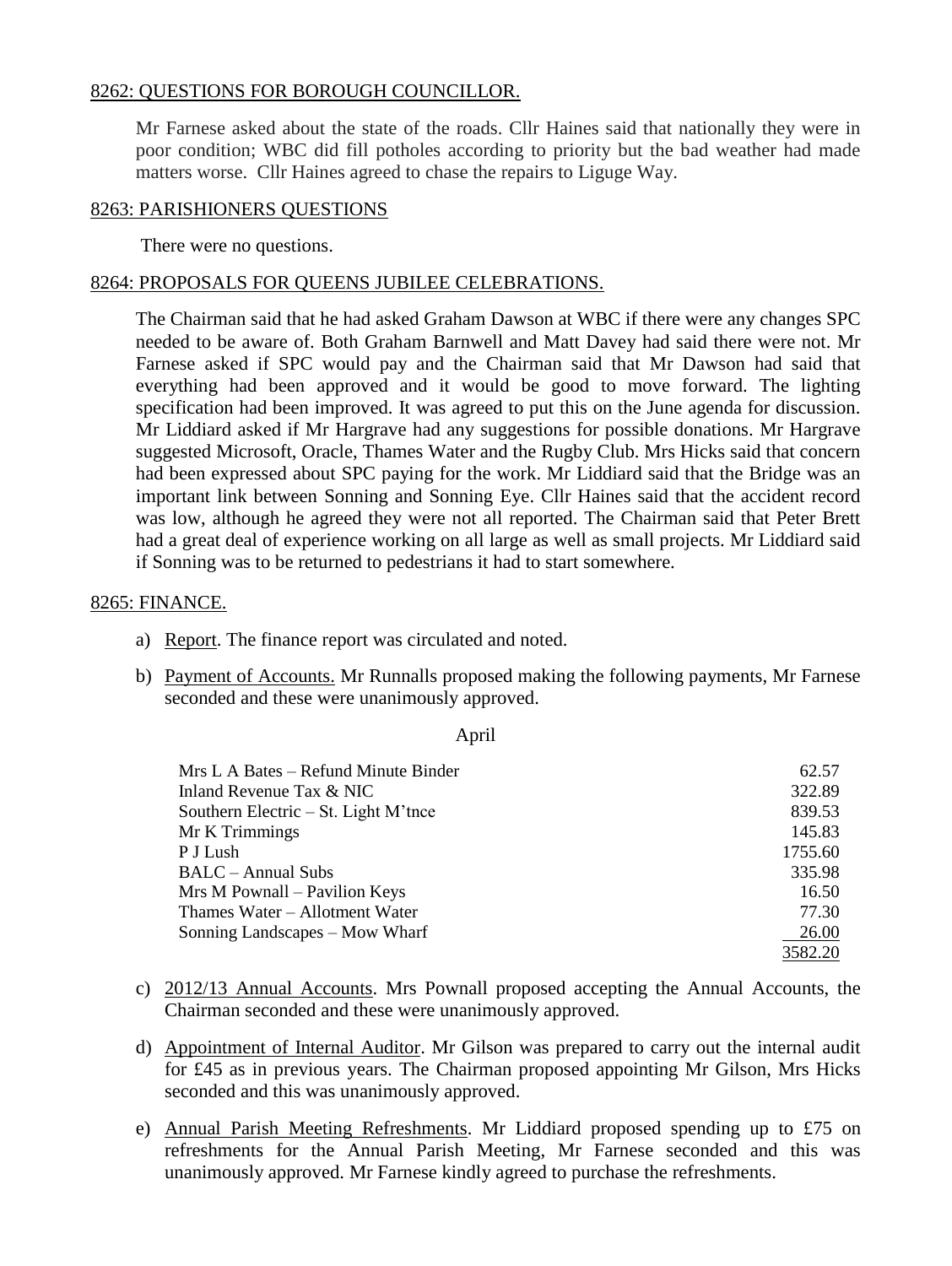## 8265: FINANCE (Cont'd).

- f) Purchase of New Computer and Finance Package. The Council had approved the purchase of a laptop computer in January 2012 but in the event this had not been progressed. Mr Gilmore had sourced a Dell laptop with the same specification but with Windows 8, Office 2010 and a three-year next day onsite warranty at £735 plus £15 to cover his expenses, plus VAT. Mr Farnese proposed purchasing the Dell computer at £750 plus VAT, Mr Evans seconded and this was unanimously approved.
- g) The Clerk said that the existing accounts system was obsolete and no longer produced end of year sheets and other reports, which had to be done by hand. Three possible systems were on the market but the Clerk was unsure which was best for the Council's needs. Mr Hargrave would be willing to provide advice and this was gratefully accepted.

## 8266: HIGHWAYS.

Mr Evans said that he had followed up the lead with Sonning and Sonning Eye Society and they were looking at suitable dates to arrange a meeting in order to build a relationship.

Cllr Haines said that PCSO Jason Stavely had reported speeding traffic in Butts Hill Road and other local roads. The police would be setting up speed traps to discourage this and would also be coming to Sonning. It was unclear if the ANPR cameras could be used for speeding vehicles, as they were basically to identify vehicles without tax etc. Mr Evans said he had also spoken to Mr Peters and was arranging to meet up for a handover session.

Mrs Hicks said that the traffic appeared to be getting worse and the lights on the Bridge seemed to make it worse. Cllr Haines said that accidents and other difficulties on the A4 and M4 often resulted in additional traffic in Sonning. The lights on the Bridge worked to a formula. Mr Peters had a copy of the formula and had tried to set up a meeting, unsuccessfully, to discuss improving the system for a better flow of traffic.

### 8267: RECREATION AND ENVIRONMENT W.G.

Mrs Pownall said that the feed and weed maintenance had been completed successfully. There was no news about the funding for the outside exercise equipment. The compound had been cleared but it needed to be dug out and scalping laid in order to tidy it up. Mrs Pownall would bring prices to the June meeting for discussion. Mr Liddiard said that the bags containing the salt for the bins were splitting and he agreed to transfer the salt to better containers. Mrs Pownall had a price for a 5 litre capacity plumbed in water heater for the pavilion kitchen of £675. Following discussion Mrs Pownall proposed purchasing the water heater for £675, Mr Liddiard seconded and this was unanimously approved.

Safety Checks. Mr Farnese was now carrying these out.

Bollards. Seven bollards, rather than six had been required at a cost of £703.37 (inc) plus £96.34 for bolts and paint total £799.71. Mr Farnese proposed spending £799.71, Mrs Hicks seconded and this was unanimously approved. Sonning School had agreed to pay half the costs. Mrs Pownall said there had been some complaints about the bollards from residents who didn't appreciate that the enclosed area was for pedestrians rather than parking.

SCC Requests. a) Permission to put additional container in the compound, this was agreed. b) To weed and feed the field, this had been completed for 2013. c) Maintain boundary with South Hill. Mr Liddiard said that some whips would improve the area and agreed to plant these. d) Mow the Nature Reserve and RBCS area. SPC could not pay to have land outside their ownership mown. The Clerk had one quote from SCS and hoped to have another by the next meeting. e). Additional Fixtures. It was agreed that additional youth fixtures for Monday evenings could go ahead. F) Request for SPC to pay for wild flowers. This was turned down.